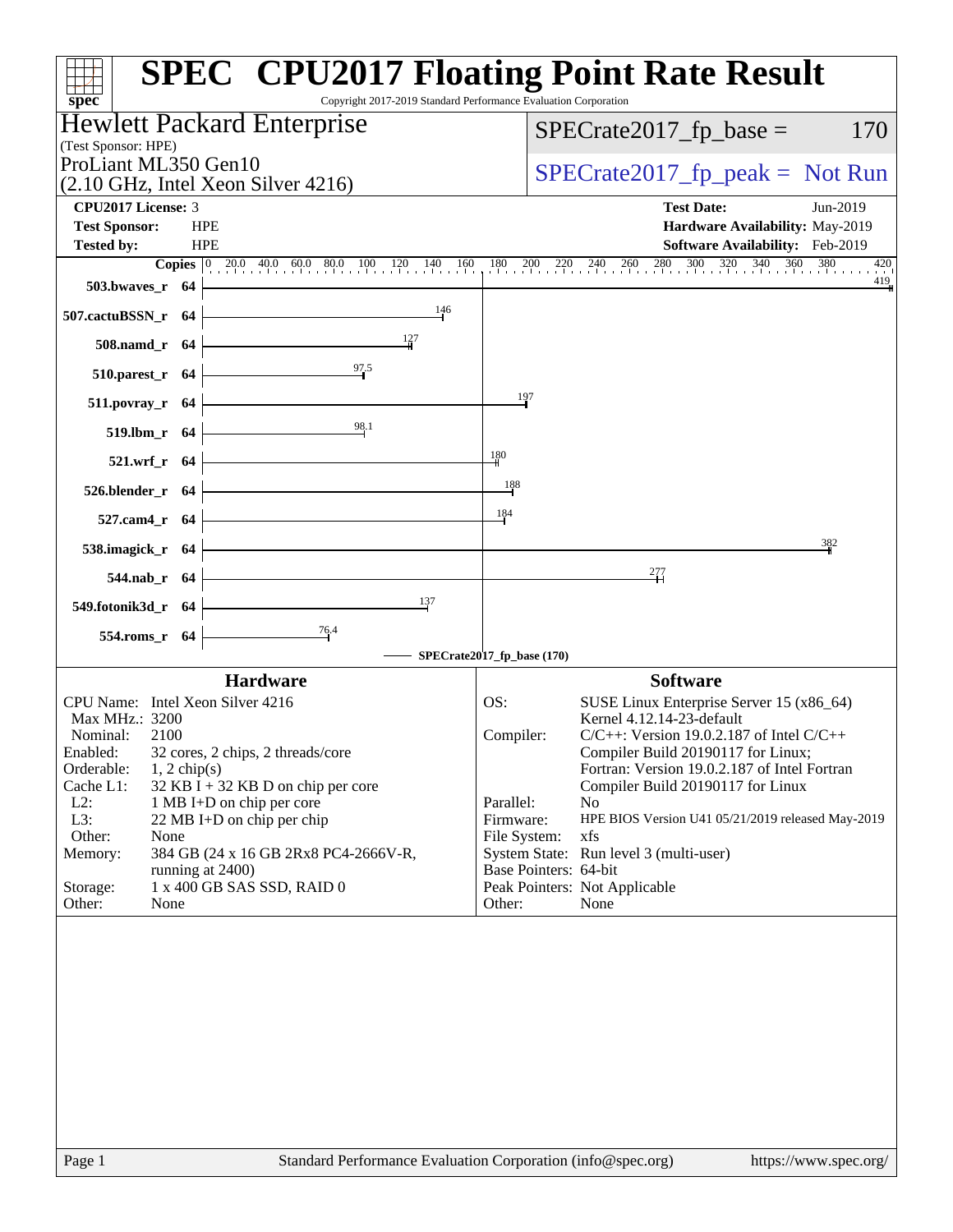Copyright 2017-2019 Standard Performance Evaluation Corporation

#### Hewlett Packard Enterprise

(Test Sponsor: HPE)

**[spec](http://www.spec.org/)**

(2.10 GHz, Intel Xeon Silver 4216)

 $SPECTate2017<sub>fr</sub> base = 170$ 

# ProLiant ML350 Gen10  $SPECTR_{12}^{12}$  [SPECrate2017\\_fp\\_peak =](http://www.spec.org/auto/cpu2017/Docs/result-fields.html#SPECrate2017fppeak) Not Run

**[CPU2017 License:](http://www.spec.org/auto/cpu2017/Docs/result-fields.html#CPU2017License)** 3 **[Test Date:](http://www.spec.org/auto/cpu2017/Docs/result-fields.html#TestDate)** Jun-2019 **[Test Sponsor:](http://www.spec.org/auto/cpu2017/Docs/result-fields.html#TestSponsor)** HPE **[Hardware Availability:](http://www.spec.org/auto/cpu2017/Docs/result-fields.html#HardwareAvailability)** May-2019 **[Tested by:](http://www.spec.org/auto/cpu2017/Docs/result-fields.html#Testedby)** HPE **[Software Availability:](http://www.spec.org/auto/cpu2017/Docs/result-fields.html#SoftwareAvailability)** Feb-2019

#### **[Results Table](http://www.spec.org/auto/cpu2017/Docs/result-fields.html#ResultsTable)**

|                                            | <b>Base</b>   |                |       |                | <b>Peak</b> |                |                      |               |                |              |                |              |                |              |
|--------------------------------------------|---------------|----------------|-------|----------------|-------------|----------------|----------------------|---------------|----------------|--------------|----------------|--------------|----------------|--------------|
| <b>Benchmark</b>                           | <b>Copies</b> | <b>Seconds</b> | Ratio | <b>Seconds</b> | Ratio       | <b>Seconds</b> | Ratio                | <b>Copies</b> | <b>Seconds</b> | <b>Ratio</b> | <b>Seconds</b> | <b>Ratio</b> | <b>Seconds</b> | <b>Ratio</b> |
| 503.bwayes_r                               | 64            | 1529           | 420   | 1533           | 419         | 1535           | 418                  |               |                |              |                |              |                |              |
| 507.cactuBSSN r                            | 64            | 555            | 146   | 554            | 146         | 554            | 146                  |               |                |              |                |              |                |              |
| $508$ .namd $r$                            | 64            | 478            | 127   | 485            | 125         | 480            | 127                  |               |                |              |                |              |                |              |
| 510.parest_r                               | 64            | 1705           | 98.2  | 1716           | 97.5        | 1720           | 97.4                 |               |                |              |                |              |                |              |
| 511.povray_r                               | 64            | 761            | 196   | 757            | 197         | 760            | 197                  |               |                |              |                |              |                |              |
| $519$ .lbm $r$                             | 64            | 688            | 98.1  | 688            | 98.1        | 688            | 98.1                 |               |                |              |                |              |                |              |
| $521$ .wrf r                               | 64            | 796            | 180   | 803            | 178         | 797            | <b>180</b>           |               |                |              |                |              |                |              |
| 526.blender r                              | 64            | 517            | 189   | 517            | 188         | 517            | 188                  |               |                |              |                |              |                |              |
| $527$ .cam $4r$                            | 64            | 610            | 183   | 609            | 184         | 609            | 184                  |               |                |              |                |              |                |              |
| 538.imagick_r                              | 64            | 417            | 382   | 418            | 381         | 417            | 382                  |               |                |              |                |              |                |              |
| 544.nab r                                  | 64            | 390            | 276   | 389            | 277         | 384            | 280                  |               |                |              |                |              |                |              |
| 549.fotonik3d r                            | 64            | 1823           | 137   | 1824           | 137         | 1824           | 137                  |               |                |              |                |              |                |              |
| $554$ .roms_r                              | 64            | 1336           | 76.1  | 1331           | 76.4        | 1328           | 76.6                 |               |                |              |                |              |                |              |
| $SPECrate2017_fp\_base =$<br>170           |               |                |       |                |             |                |                      |               |                |              |                |              |                |              |
| $SPECrate2017_fp_peak =$<br><b>Not Run</b> |               |                |       |                |             |                |                      |               |                |              |                |              |                |              |
|                                            |               |                |       |                |             | - - -          | $\sim$ $\sim$ $\sim$ |               | $\sim$ $\sim$  |              |                |              |                |              |

Results appear in the [order in which they were run.](http://www.spec.org/auto/cpu2017/Docs/result-fields.html#RunOrder) Bold underlined text [indicates a median measurement.](http://www.spec.org/auto/cpu2017/Docs/result-fields.html#Median)

#### **[Submit Notes](http://www.spec.org/auto/cpu2017/Docs/result-fields.html#SubmitNotes)**

 The numactl mechanism was used to bind copies to processors. The config file option 'submit' was used to generate numactl commands to bind each copy to a specific processor. For details, please see the config file.

### **[Operating System Notes](http://www.spec.org/auto/cpu2017/Docs/result-fields.html#OperatingSystemNotes)**

 Stack size set to unlimited using "ulimit -s unlimited" Transparent Huge Pages enabled by default Prior to runcpu invocation Filesystem page cache synced and cleared with: sync; echo 3 > /proc/sys/vm/drop\_caches runcpu command invoked through numactl i.e.: numactl --interleave=all runcpu <etc>

### **[General Notes](http://www.spec.org/auto/cpu2017/Docs/result-fields.html#GeneralNotes)**

Environment variables set by runcpu before the start of the run: LD\_LIBRARY\_PATH = "/home/cpu2017\_u2/lib/ia32:/home/cpu2017\_u2/lib/intel64"

 Binaries compiled on a system with 1x Intel Core i9-7900X CPU + 32GB RAM memory using Redhat Enterprise Linux 7.5 NA: The test sponsor attests, as of date of publication, that CVE-2017-5754 (Meltdown) is mitigated in the system as tested and documented.

**(Continued on next page)**

| Page 2 | Standard Performance Evaluation Corporation (info@spec.org) | https://www.spec.org/ |
|--------|-------------------------------------------------------------|-----------------------|
|--------|-------------------------------------------------------------|-----------------------|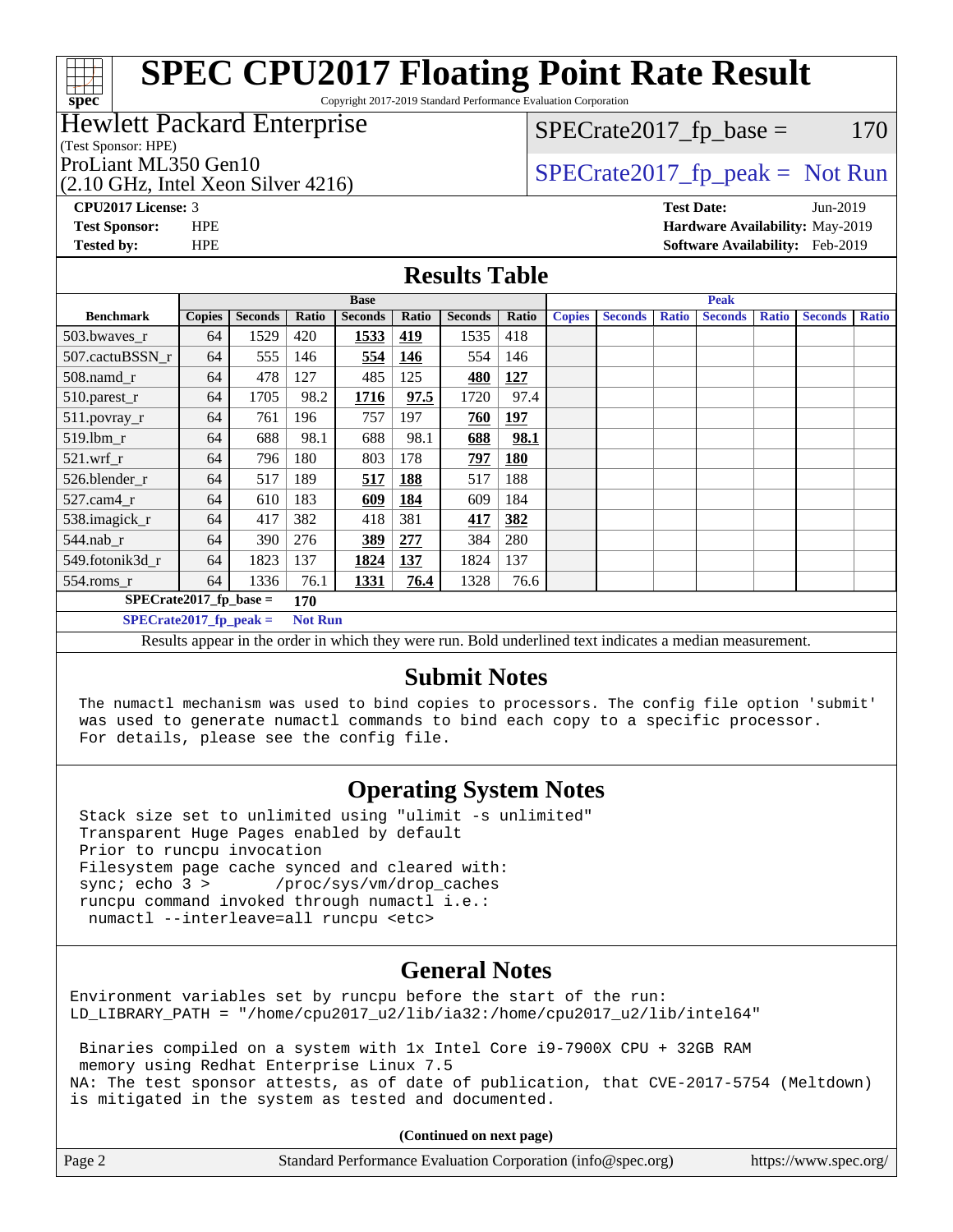Copyright 2017-2019 Standard Performance Evaluation Corporation

#### Hewlett Packard Enterprise

 $SPECTate2017<sub>fr</sub> base = 170$ 

(Test Sponsor: HPE)

ProLiant ML350 Gen10  $SPECTA = 2017$  SPECrate 2017\_fp\_peak = Not Run

(2.10 GHz, Intel Xeon Silver 4216)

**[spec](http://www.spec.org/)**<sup>®</sup>

**[CPU2017 License:](http://www.spec.org/auto/cpu2017/Docs/result-fields.html#CPU2017License)** 3 **[Test Date:](http://www.spec.org/auto/cpu2017/Docs/result-fields.html#TestDate)** Jun-2019 **[Test Sponsor:](http://www.spec.org/auto/cpu2017/Docs/result-fields.html#TestSponsor)** HPE **[Hardware Availability:](http://www.spec.org/auto/cpu2017/Docs/result-fields.html#HardwareAvailability)** May-2019 **[Tested by:](http://www.spec.org/auto/cpu2017/Docs/result-fields.html#Testedby)** HPE **[Software Availability:](http://www.spec.org/auto/cpu2017/Docs/result-fields.html#SoftwareAvailability)** Feb-2019

#### **[General Notes \(Continued\)](http://www.spec.org/auto/cpu2017/Docs/result-fields.html#GeneralNotes)**

Yes: The test sponsor attests, as of date of publication, that CVE-2017-5753 (Spectre variant 1) is mitigated in the system as tested and documented. Yes: The test sponsor attests, as of date of publication, that CVE-2017-5715 (Spectre variant 2) is mitigated in the system as tested and documented.

#### **[Platform Notes](http://www.spec.org/auto/cpu2017/Docs/result-fields.html#PlatformNotes)**

Page 3 Standard Performance Evaluation Corporation [\(info@spec.org\)](mailto:info@spec.org) <https://www.spec.org/> BIOS Configuration: Thermal Configuration set to Maximum Cooling Memory Patrol Scrubbing set to Disabled LLC Prefetch set to Enabled LLC Dead Line Allocation set to Disabled Enhanced Processor Performance set to Enabled Workload Profile set to General Throughput Compute Workload Profile set to Custom Energy/Performance Bias set to Balanced Performance Sysinfo program /home/cpu2017\_u2/bin/sysinfo Rev: r5974 of 2018-05-19 9bcde8f2999c33d61f64985e45859ea9 running on ml350-sles15-utpal Mon Jun 17 17:34:04 2019 SUT (System Under Test) info as seen by some common utilities. For more information on this section, see <https://www.spec.org/cpu2017/Docs/config.html#sysinfo> From /proc/cpuinfo model name : Intel(R) Xeon(R) Silver 4216 CPU @ 2.10GHz 2 "physical id"s (chips) 64 "processors" cores, siblings (Caution: counting these is hw and system dependent. The following excerpts from /proc/cpuinfo might not be reliable. Use with caution.) cpu cores : 16 siblings : 32 physical 0: cores 0 1 2 3 4 5 6 7 8 9 10 11 12 13 14 15 physical 1: cores 0 1 2 3 4 5 6 7 8 9 10 11 12 13 14 15 From lscpu: Architecture: x86\_64 CPU op-mode(s): 32-bit, 64-bit Byte Order: Little Endian  $CPU(s):$  64 On-line CPU(s) list: 0-63 Thread(s) per core: 2 Core(s) per socket: 16 Socket(s): 2 NUMA node(s): 4 Vendor ID: GenuineIntel **(Continued on next page)**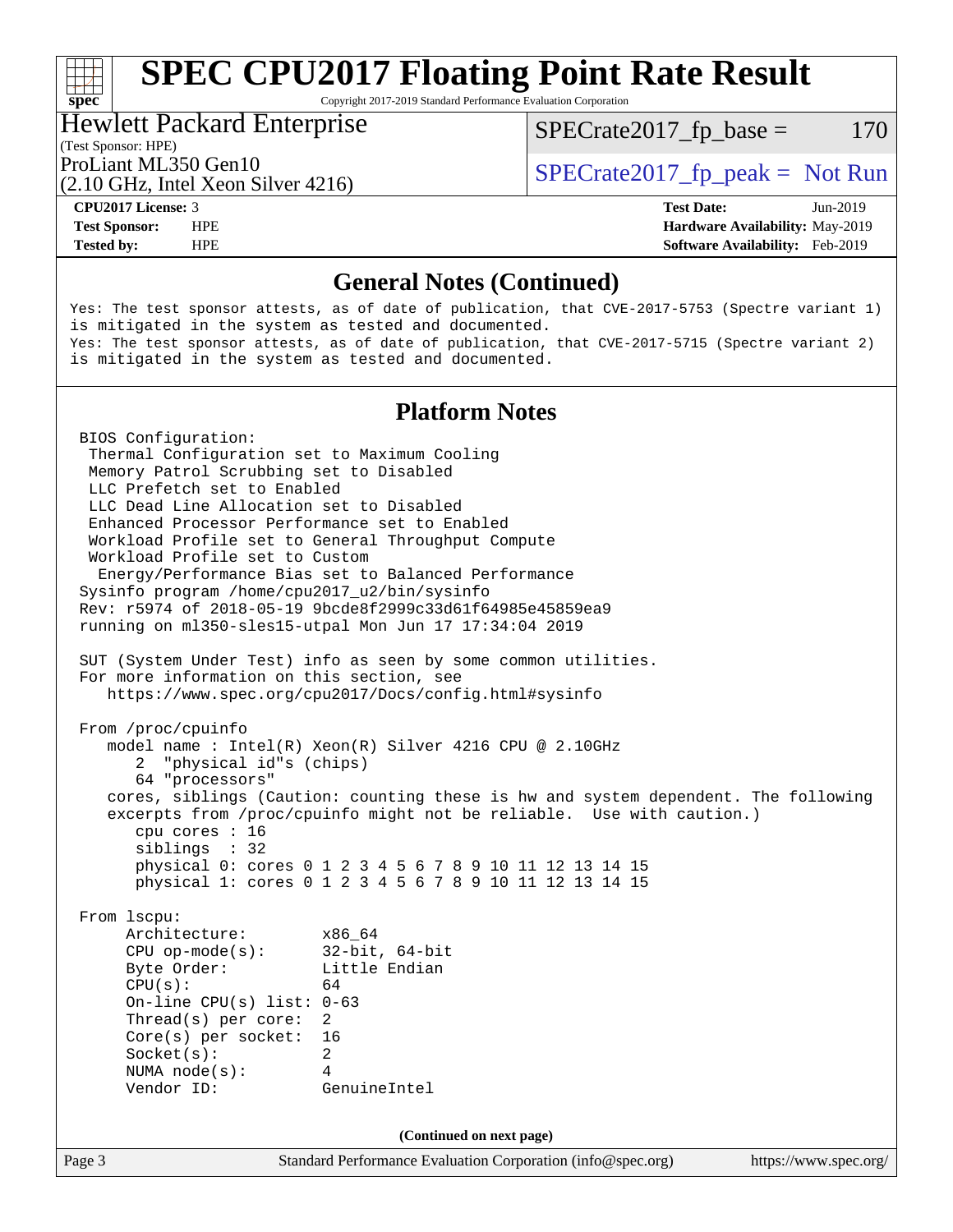Copyright 2017-2019 Standard Performance Evaluation Corporation

### Hewlett Packard Enterprise

 $SPECrate2017_fp\_base = 170$ 

(Test Sponsor: HPE) (2.10 GHz, Intel Xeon Silver 4216)

ProLiant ML350 Gen10<br>  $(2.10 \text{ GHz} \text{ Intel } \text{Xeon Silver } 4216)$  [SPECrate2017\\_fp\\_peak =](http://www.spec.org/auto/cpu2017/Docs/result-fields.html#SPECrate2017fppeak) Not Run

**[spec](http://www.spec.org/)**

 $+\ +$ 

**[CPU2017 License:](http://www.spec.org/auto/cpu2017/Docs/result-fields.html#CPU2017License)** 3 **[Test Date:](http://www.spec.org/auto/cpu2017/Docs/result-fields.html#TestDate)** Jun-2019 **[Test Sponsor:](http://www.spec.org/auto/cpu2017/Docs/result-fields.html#TestSponsor)** HPE **[Hardware Availability:](http://www.spec.org/auto/cpu2017/Docs/result-fields.html#HardwareAvailability)** May-2019 **[Tested by:](http://www.spec.org/auto/cpu2017/Docs/result-fields.html#Testedby)** HPE **[Software Availability:](http://www.spec.org/auto/cpu2017/Docs/result-fields.html#SoftwareAvailability)** Feb-2019

#### **[Platform Notes \(Continued\)](http://www.spec.org/auto/cpu2017/Docs/result-fields.html#PlatformNotes)**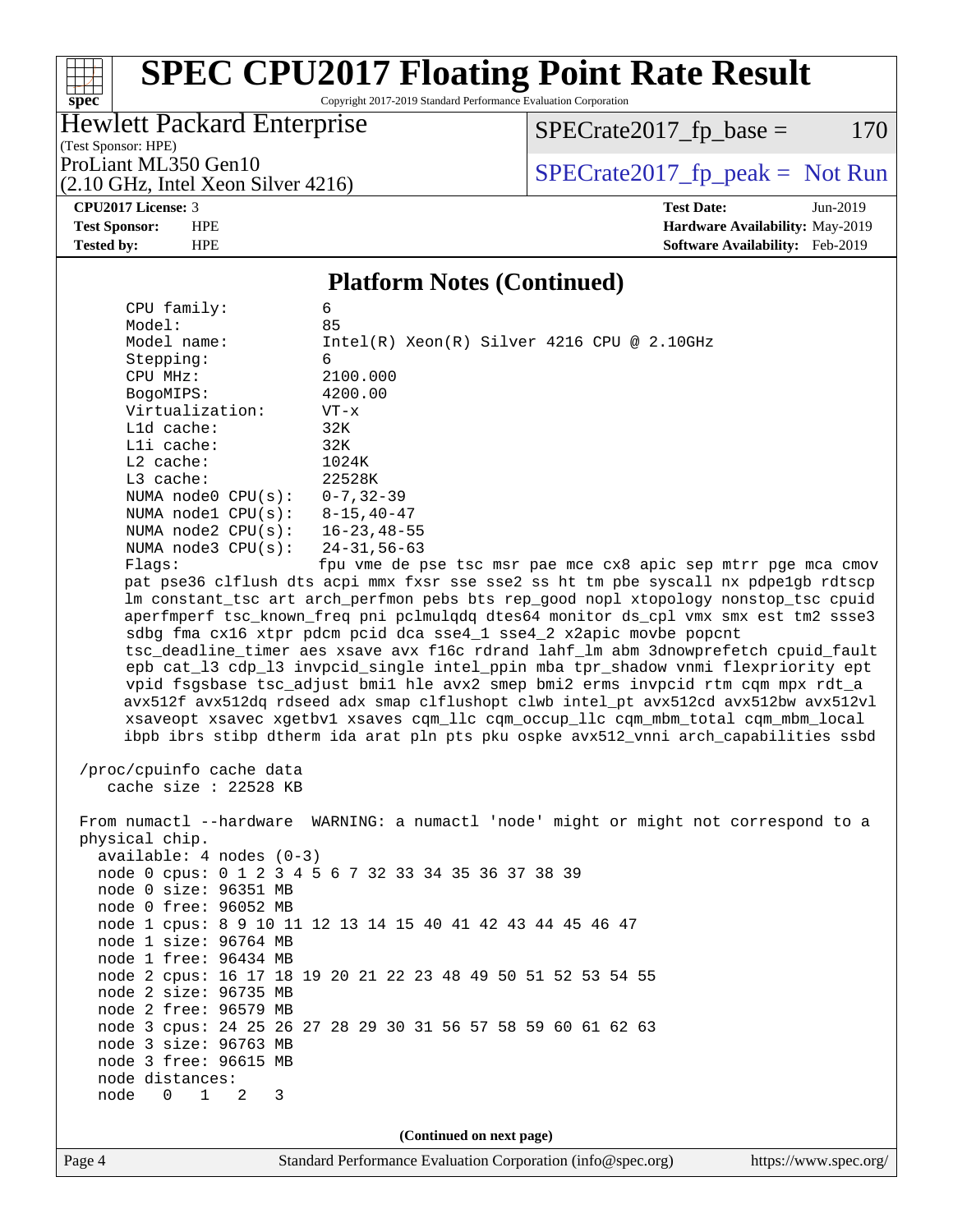| <b>SPEC CPU2017 Floating Point Rate Result</b><br>Copyright 2017-2019 Standard Performance Evaluation Corporation<br>spec                                                                                                                                                                                                                                                                                                                                                                                                                                                                                                       |                                                                                                     |
|---------------------------------------------------------------------------------------------------------------------------------------------------------------------------------------------------------------------------------------------------------------------------------------------------------------------------------------------------------------------------------------------------------------------------------------------------------------------------------------------------------------------------------------------------------------------------------------------------------------------------------|-----------------------------------------------------------------------------------------------------|
| <b>Hewlett Packard Enterprise</b><br>(Test Sponsor: HPE)                                                                                                                                                                                                                                                                                                                                                                                                                                                                                                                                                                        | $SPECrate2017_fp\_base =$<br>170                                                                    |
| ProLiant ML350 Gen10<br>(2.10 GHz, Intel Xeon Silver 4216)                                                                                                                                                                                                                                                                                                                                                                                                                                                                                                                                                                      | $SPECrate2017fr peak = Not Run$                                                                     |
| CPU2017 License: 3<br><b>Test Sponsor:</b><br><b>HPE</b><br><b>Tested by:</b><br><b>HPE</b>                                                                                                                                                                                                                                                                                                                                                                                                                                                                                                                                     | <b>Test Date:</b><br>Jun-2019<br>Hardware Availability: May-2019<br>Software Availability: Feb-2019 |
| <b>Platform Notes (Continued)</b>                                                                                                                                                                                                                                                                                                                                                                                                                                                                                                                                                                                               |                                                                                                     |
| 0:<br>31 31<br>10<br>21<br>21<br>10<br>31 31<br>1:<br>31<br>31<br>10<br>21<br>2:<br>3:<br>31<br>21<br>31<br>10<br>From /proc/meminfo<br>MemTotal:<br>395895068 kB<br>HugePages_Total:<br>0<br>Hugepagesize:<br>2048 kB<br>From /etc/*release* /etc/*version*<br>os-release:<br>NAME="SLES"<br>VERSION="15"<br>VERSION_ID="15"<br>PRETTY_NAME="SUSE Linux Enterprise Server 15"<br>ID="sles"<br>ID_LIKE="suse"<br>$ANSI$ _COLOR=" $0:32$ "<br>$CPE\_NAME='cpe://o:suse: sles:15"$<br>uname $-a$ :<br>Linux ml350-sles15-utpal 4.12.14-23-default #1 SMP Tue May 29 21:04:44 UTC 2018<br>(cd0437b) x86_64 x86_64 x86_64 GNU/Linux |                                                                                                     |
| Kernel self-reported vulnerability status:<br>CVE-2017-5754 (Meltdown): Not affected<br>CVE-2017-5753 (Spectre variant 1): Mitigation: __user pointer sanitization<br>CVE-2017-5715 (Spectre variant 2): Mitigation: Indirect Branch Restricted Speculation,<br>IBPB, IBRS_FW                                                                                                                                                                                                                                                                                                                                                   |                                                                                                     |
| run-level 3 Jun 17 17:31                                                                                                                                                                                                                                                                                                                                                                                                                                                                                                                                                                                                        |                                                                                                     |
| SPEC is set to: /home/cpu2017_u2<br>Filesystem Type Size Used Avail Use% Mounted on<br>/dev/sda3 xfs 407G 32G 375G 8% /home                                                                                                                                                                                                                                                                                                                                                                                                                                                                                                     |                                                                                                     |
| Additional information from dmidecode follows. WARNING: Use caution when you interpret<br>this section. The 'dmidecode' program reads system data which is "intended to allow<br>hardware to be accurately determined", but the intent may not be met, as there are<br>frequent changes to hardware, firmware, and the "DMTF SMBIOS" standard.<br>BIOS HPE U41 05/21/2019<br>Memory:<br>24x UNKNOWN NOT AVAILABLE 16 GB 2 rank 2666, configured at 2400                                                                                                                                                                         |                                                                                                     |
| (End of data from sysinfo program)                                                                                                                                                                                                                                                                                                                                                                                                                                                                                                                                                                                              |                                                                                                     |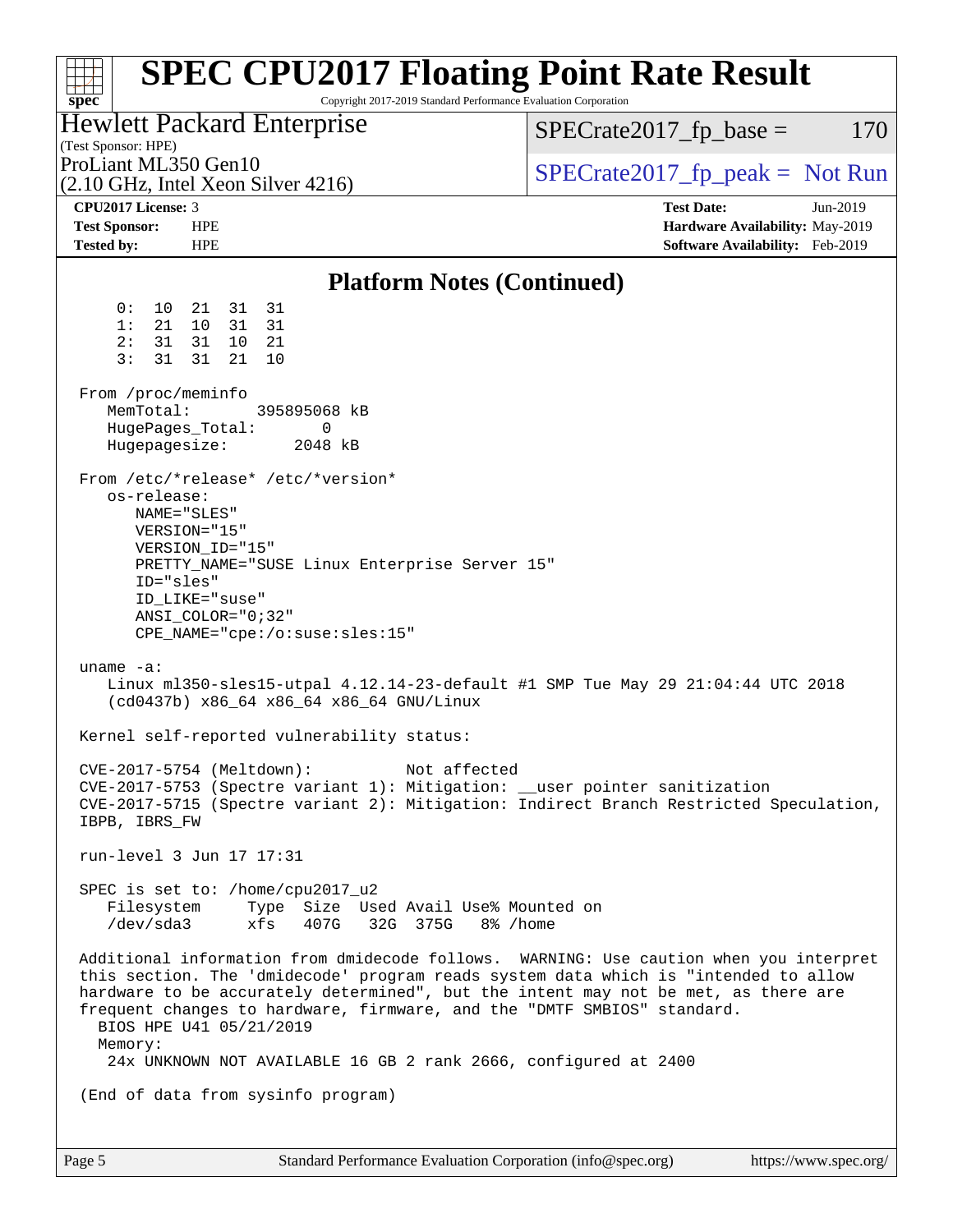Copyright 2017-2019 Standard Performance Evaluation Corporation

### Hewlett Packard Enterprise

(Test Sponsor: HPE)

 $SPECrate2017_fp\_base = 170$ 

(2.10 GHz, Intel Xeon Silver 4216)

ProLiant ML350 Gen10<br>  $(2.10 \text{ GHz} \text{ Intel } \text{Xeon Silver } 4216)$  [SPECrate2017\\_fp\\_peak =](http://www.spec.org/auto/cpu2017/Docs/result-fields.html#SPECrate2017fppeak) Not Run

**[spec](http://www.spec.org/)**

 $\pm$ 

**[CPU2017 License:](http://www.spec.org/auto/cpu2017/Docs/result-fields.html#CPU2017License)** 3 **[Test Date:](http://www.spec.org/auto/cpu2017/Docs/result-fields.html#TestDate)** Jun-2019 **[Test Sponsor:](http://www.spec.org/auto/cpu2017/Docs/result-fields.html#TestSponsor)** HPE **[Hardware Availability:](http://www.spec.org/auto/cpu2017/Docs/result-fields.html#HardwareAvailability)** May-2019 **[Tested by:](http://www.spec.org/auto/cpu2017/Docs/result-fields.html#Testedby)** HPE **[Software Availability:](http://www.spec.org/auto/cpu2017/Docs/result-fields.html#SoftwareAvailability)** Feb-2019

#### **[Compiler Version Notes](http://www.spec.org/auto/cpu2017/Docs/result-fields.html#CompilerVersionNotes)**

| $CC$ 519.1bm_r(base) 538.imagick_r(base) 544.nab_r(base)                                                                                                                                                                                                                                                                                                                                                                                                                                                                                                             |
|----------------------------------------------------------------------------------------------------------------------------------------------------------------------------------------------------------------------------------------------------------------------------------------------------------------------------------------------------------------------------------------------------------------------------------------------------------------------------------------------------------------------------------------------------------------------|
| Intel(R) C Intel(R) 64 Compiler for applications running on Intel(R) 64,<br>Version 19.0.2.187 Build 20190117                                                                                                                                                                                                                                                                                                                                                                                                                                                        |
| Copyright (C) 1985-2019 Intel Corporation. All rights reserved.                                                                                                                                                                                                                                                                                                                                                                                                                                                                                                      |
| CXXC 508.namd_r(base) 510.parest_r(base)                                                                                                                                                                                                                                                                                                                                                                                                                                                                                                                             |
| Intel(R) $C++$ Intel(R) 64 Compiler for applications running on Intel(R) 64,<br>Version 19.0.2.187 Build 20190117<br>Copyright (C) 1985-2019 Intel Corporation. All rights reserved.                                                                                                                                                                                                                                                                                                                                                                                 |
| $CC$ 511.povray_r(base) 526.blender_r(base)                                                                                                                                                                                                                                                                                                                                                                                                                                                                                                                          |
| Intel(R) $C++$ Intel(R) 64 Compiler for applications running on Intel(R) 64,<br>Version 19.0.2.187 Build 20190117<br>Copyright (C) 1985-2019 Intel Corporation. All rights reserved.<br>Intel(R) C Intel(R) 64 Compiler for applications running on Intel(R) 64,<br>Version 19.0.2.187 Build 20190117<br>Copyright (C) 1985-2019 Intel Corporation. All rights reserved.<br>--------------------------------                                                                                                                                                         |
| FC 507.cactuBSSN r(base)                                                                                                                                                                                                                                                                                                                                                                                                                                                                                                                                             |
| Intel(R) $C++$ Intel(R) 64 Compiler for applications running on Intel(R) 64,<br>Version 19.0.2.187 Build 20190117<br>Copyright (C) 1985-2019 Intel Corporation. All rights reserved.<br>Intel(R) C Intel(R) 64 Compiler for applications running on Intel(R) 64,<br>Version 19.0.2.187 Build 20190117<br>Copyright (C) 1985-2019 Intel Corporation. All rights reserved.<br>$Intel(R)$ Fortran Intel(R) 64 Compiler for applications running on Intel(R)<br>64, Version 19.0.2.187 Build 20190117<br>Copyright (C) 1985-2019 Intel Corporation. All rights reserved. |
| $503.bwaves_r(base) 549.fotonik3d_r(base) 554.rows_r(base)$<br>FC                                                                                                                                                                                                                                                                                                                                                                                                                                                                                                    |
| $Intel(R)$ Fortran Intel(R) 64 Compiler for applications running on Intel(R)<br>64, Version 19.0.2.187 Build 20190117<br>Copyright (C) 1985-2019 Intel Corporation.<br>All rights reserved.                                                                                                                                                                                                                                                                                                                                                                          |
| (Continued on next page)                                                                                                                                                                                                                                                                                                                                                                                                                                                                                                                                             |
| Standard Performance Evaluation Corporation (info@spec.org)<br>Page 6<br>https://www.spec.org/                                                                                                                                                                                                                                                                                                                                                                                                                                                                       |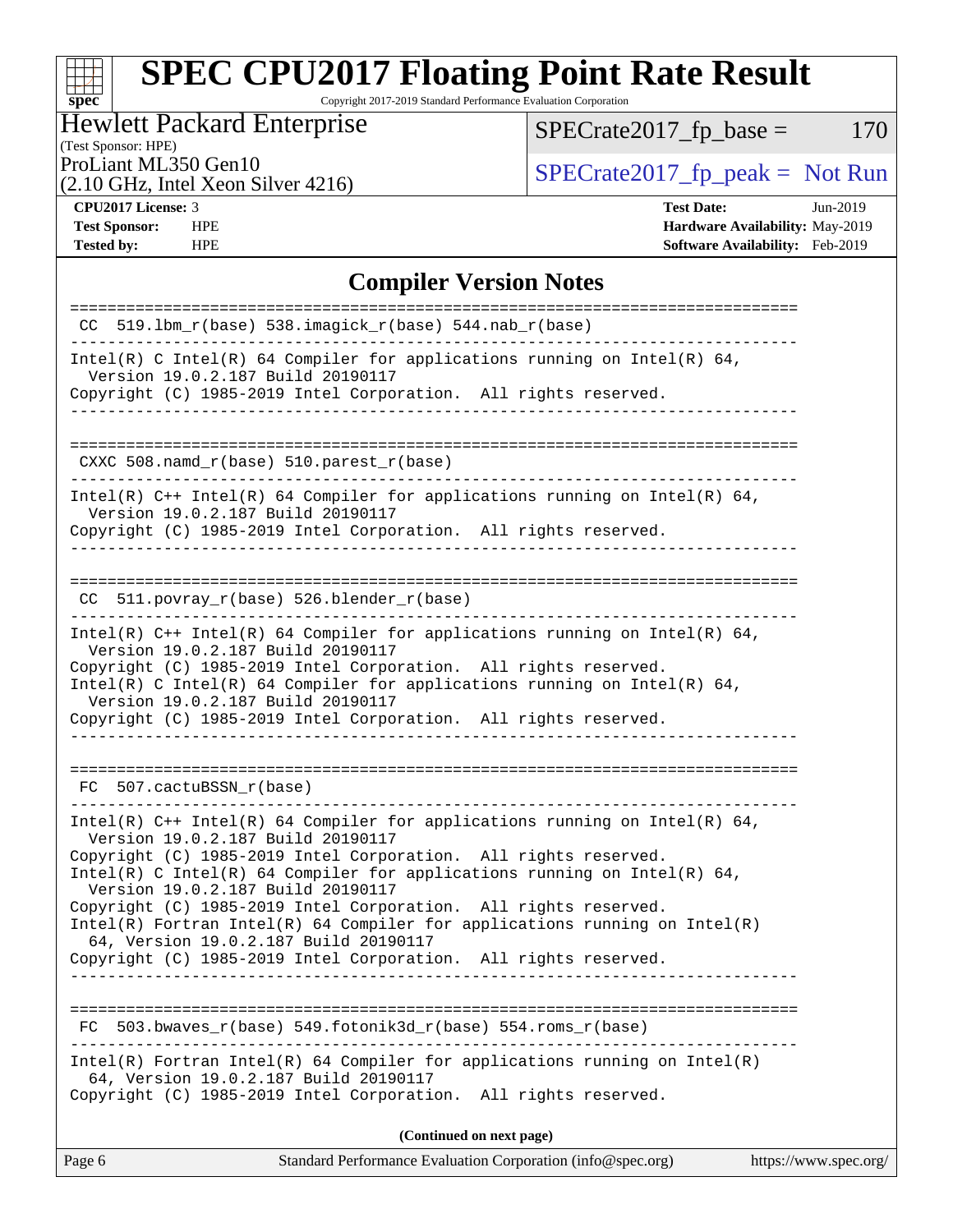Copyright 2017-2019 Standard Performance Evaluation Corporation

#### Hewlett Packard Enterprise

(Test Sponsor: HPE)

 $SPECTate2017<sub>fr</sub> base = 170$ 

(2.10 GHz, Intel Xeon Silver 4216)

ProLiant ML350 Gen10  $SPECTA 2017$   $\int$  [SPECrate2017\\_fp\\_peak =](http://www.spec.org/auto/cpu2017/Docs/result-fields.html#SPECrate2017fppeak) Not Run

**[spec](http://www.spec.org/)**

**[CPU2017 License:](http://www.spec.org/auto/cpu2017/Docs/result-fields.html#CPU2017License)** 3 **[Test Date:](http://www.spec.org/auto/cpu2017/Docs/result-fields.html#TestDate)** Jun-2019 **[Test Sponsor:](http://www.spec.org/auto/cpu2017/Docs/result-fields.html#TestSponsor)** HPE **[Hardware Availability:](http://www.spec.org/auto/cpu2017/Docs/result-fields.html#HardwareAvailability)** May-2019 **[Tested by:](http://www.spec.org/auto/cpu2017/Docs/result-fields.html#Testedby)** HPE **[Software Availability:](http://www.spec.org/auto/cpu2017/Docs/result-fields.html#SoftwareAvailability)** Feb-2019

### **[Compiler Version Notes \(Continued\)](http://www.spec.org/auto/cpu2017/Docs/result-fields.html#CompilerVersionNotes)**

==============================================================================  $CC$  521.wrf $r(base)$  527.cam $4$  $r(base)$ 

------------------------------------------------------------------------------ Intel(R) Fortran Intel(R) 64 Compiler for applications running on Intel(R) 64, Version 19.0.2.187 Build 20190117 Copyright (C) 1985-2019 Intel Corporation. All rights reserved. Intel(R) C Intel(R) 64 Compiler for applications running on Intel(R) 64, Version 19.0.2.187 Build 20190117 Copyright (C) 1985-2019 Intel Corporation. All rights reserved. ------------------------------------------------------------------------------

------------------------------------------------------------------------------

### **[Base Compiler Invocation](http://www.spec.org/auto/cpu2017/Docs/result-fields.html#BaseCompilerInvocation)**

[C benchmarks](http://www.spec.org/auto/cpu2017/Docs/result-fields.html#Cbenchmarks): [icc -m64 -std=c11](http://www.spec.org/cpu2017/results/res2019q3/cpu2017-20190624-15532.flags.html#user_CCbase_intel_icc_64bit_c11_33ee0cdaae7deeeab2a9725423ba97205ce30f63b9926c2519791662299b76a0318f32ddfffdc46587804de3178b4f9328c46fa7c2b0cd779d7a61945c91cd35)

[C++ benchmarks:](http://www.spec.org/auto/cpu2017/Docs/result-fields.html#CXXbenchmarks) [icpc -m64](http://www.spec.org/cpu2017/results/res2019q3/cpu2017-20190624-15532.flags.html#user_CXXbase_intel_icpc_64bit_4ecb2543ae3f1412ef961e0650ca070fec7b7afdcd6ed48761b84423119d1bf6bdf5cad15b44d48e7256388bc77273b966e5eb805aefd121eb22e9299b2ec9d9)

[Fortran benchmarks](http://www.spec.org/auto/cpu2017/Docs/result-fields.html#Fortranbenchmarks): [ifort -m64](http://www.spec.org/cpu2017/results/res2019q3/cpu2017-20190624-15532.flags.html#user_FCbase_intel_ifort_64bit_24f2bb282fbaeffd6157abe4f878425411749daecae9a33200eee2bee2fe76f3b89351d69a8130dd5949958ce389cf37ff59a95e7a40d588e8d3a57e0c3fd751)

[Benchmarks using both Fortran and C](http://www.spec.org/auto/cpu2017/Docs/result-fields.html#BenchmarksusingbothFortranandC): [ifort -m64](http://www.spec.org/cpu2017/results/res2019q3/cpu2017-20190624-15532.flags.html#user_CC_FCbase_intel_ifort_64bit_24f2bb282fbaeffd6157abe4f878425411749daecae9a33200eee2bee2fe76f3b89351d69a8130dd5949958ce389cf37ff59a95e7a40d588e8d3a57e0c3fd751) [icc -m64 -std=c11](http://www.spec.org/cpu2017/results/res2019q3/cpu2017-20190624-15532.flags.html#user_CC_FCbase_intel_icc_64bit_c11_33ee0cdaae7deeeab2a9725423ba97205ce30f63b9926c2519791662299b76a0318f32ddfffdc46587804de3178b4f9328c46fa7c2b0cd779d7a61945c91cd35)

[Benchmarks using both C and C++](http://www.spec.org/auto/cpu2017/Docs/result-fields.html#BenchmarksusingbothCandCXX): [icpc -m64](http://www.spec.org/cpu2017/results/res2019q3/cpu2017-20190624-15532.flags.html#user_CC_CXXbase_intel_icpc_64bit_4ecb2543ae3f1412ef961e0650ca070fec7b7afdcd6ed48761b84423119d1bf6bdf5cad15b44d48e7256388bc77273b966e5eb805aefd121eb22e9299b2ec9d9) [icc -m64 -std=c11](http://www.spec.org/cpu2017/results/res2019q3/cpu2017-20190624-15532.flags.html#user_CC_CXXbase_intel_icc_64bit_c11_33ee0cdaae7deeeab2a9725423ba97205ce30f63b9926c2519791662299b76a0318f32ddfffdc46587804de3178b4f9328c46fa7c2b0cd779d7a61945c91cd35)

[Benchmarks using Fortran, C, and C++:](http://www.spec.org/auto/cpu2017/Docs/result-fields.html#BenchmarksusingFortranCandCXX) [icpc -m64](http://www.spec.org/cpu2017/results/res2019q3/cpu2017-20190624-15532.flags.html#user_CC_CXX_FCbase_intel_icpc_64bit_4ecb2543ae3f1412ef961e0650ca070fec7b7afdcd6ed48761b84423119d1bf6bdf5cad15b44d48e7256388bc77273b966e5eb805aefd121eb22e9299b2ec9d9) [icc -m64 -std=c11](http://www.spec.org/cpu2017/results/res2019q3/cpu2017-20190624-15532.flags.html#user_CC_CXX_FCbase_intel_icc_64bit_c11_33ee0cdaae7deeeab2a9725423ba97205ce30f63b9926c2519791662299b76a0318f32ddfffdc46587804de3178b4f9328c46fa7c2b0cd779d7a61945c91cd35) [ifort -m64](http://www.spec.org/cpu2017/results/res2019q3/cpu2017-20190624-15532.flags.html#user_CC_CXX_FCbase_intel_ifort_64bit_24f2bb282fbaeffd6157abe4f878425411749daecae9a33200eee2bee2fe76f3b89351d69a8130dd5949958ce389cf37ff59a95e7a40d588e8d3a57e0c3fd751)

## **[Base Portability Flags](http://www.spec.org/auto/cpu2017/Docs/result-fields.html#BasePortabilityFlags)**

 503.bwaves\_r: [-DSPEC\\_LP64](http://www.spec.org/cpu2017/results/res2019q3/cpu2017-20190624-15532.flags.html#suite_basePORTABILITY503_bwaves_r_DSPEC_LP64) 507.cactuBSSN\_r: [-DSPEC\\_LP64](http://www.spec.org/cpu2017/results/res2019q3/cpu2017-20190624-15532.flags.html#suite_basePORTABILITY507_cactuBSSN_r_DSPEC_LP64) 508.namd\_r: [-DSPEC\\_LP64](http://www.spec.org/cpu2017/results/res2019q3/cpu2017-20190624-15532.flags.html#suite_basePORTABILITY508_namd_r_DSPEC_LP64) 510.parest\_r: [-DSPEC\\_LP64](http://www.spec.org/cpu2017/results/res2019q3/cpu2017-20190624-15532.flags.html#suite_basePORTABILITY510_parest_r_DSPEC_LP64) 511.povray\_r: [-DSPEC\\_LP64](http://www.spec.org/cpu2017/results/res2019q3/cpu2017-20190624-15532.flags.html#suite_basePORTABILITY511_povray_r_DSPEC_LP64) 519.lbm\_r: [-DSPEC\\_LP64](http://www.spec.org/cpu2017/results/res2019q3/cpu2017-20190624-15532.flags.html#suite_basePORTABILITY519_lbm_r_DSPEC_LP64) 521.wrf\_r: [-DSPEC\\_LP64](http://www.spec.org/cpu2017/results/res2019q3/cpu2017-20190624-15532.flags.html#suite_basePORTABILITY521_wrf_r_DSPEC_LP64) [-DSPEC\\_CASE\\_FLAG](http://www.spec.org/cpu2017/results/res2019q3/cpu2017-20190624-15532.flags.html#b521.wrf_r_baseCPORTABILITY_DSPEC_CASE_FLAG) [-convert big\\_endian](http://www.spec.org/cpu2017/results/res2019q3/cpu2017-20190624-15532.flags.html#user_baseFPORTABILITY521_wrf_r_convert_big_endian_c3194028bc08c63ac5d04de18c48ce6d347e4e562e8892b8bdbdc0214820426deb8554edfa529a3fb25a586e65a3d812c835984020483e7e73212c4d31a38223) 526.blender\_r: [-DSPEC\\_LP64](http://www.spec.org/cpu2017/results/res2019q3/cpu2017-20190624-15532.flags.html#suite_basePORTABILITY526_blender_r_DSPEC_LP64) [-DSPEC\\_LINUX](http://www.spec.org/cpu2017/results/res2019q3/cpu2017-20190624-15532.flags.html#b526.blender_r_baseCPORTABILITY_DSPEC_LINUX) [-funsigned-char](http://www.spec.org/cpu2017/results/res2019q3/cpu2017-20190624-15532.flags.html#user_baseCPORTABILITY526_blender_r_force_uchar_40c60f00ab013830e2dd6774aeded3ff59883ba5a1fc5fc14077f794d777847726e2a5858cbc7672e36e1b067e7e5c1d9a74f7176df07886a243d7cc18edfe67)

**(Continued on next page)**

Page 7 Standard Performance Evaluation Corporation [\(info@spec.org\)](mailto:info@spec.org) <https://www.spec.org/>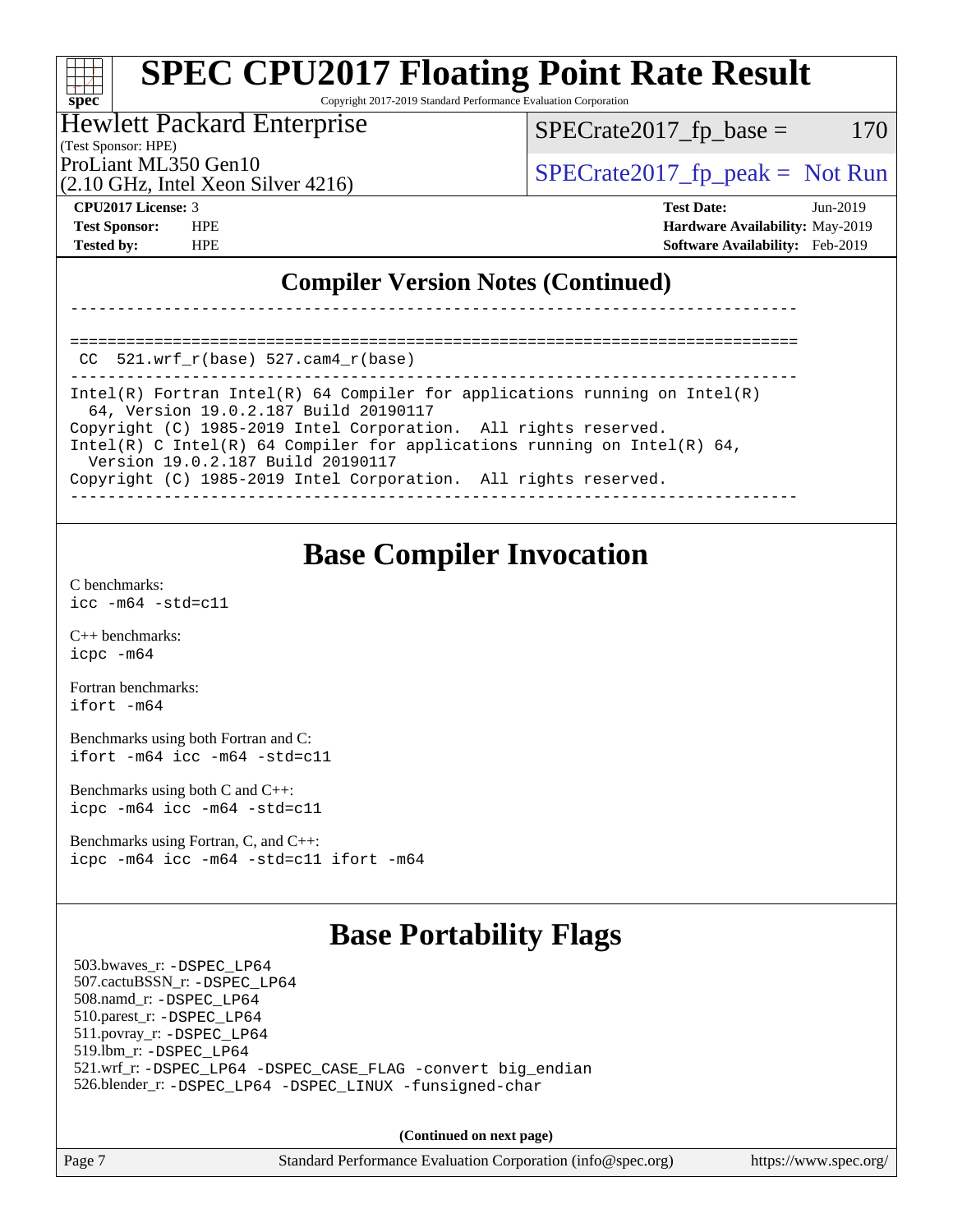#### ti h **[spec](http://www.spec.org/)**

# **[SPEC CPU2017 Floating Point Rate Result](http://www.spec.org/auto/cpu2017/Docs/result-fields.html#SPECCPU2017FloatingPointRateResult)**

Copyright 2017-2019 Standard Performance Evaluation Corporation

## Hewlett Packard Enterprise

 $SPECTate2017<sub>fr</sub> base = 170$ 

(Test Sponsor: HPE)

(2.10 GHz, Intel Xeon Silver 4216)

ProLiant ML350 Gen10  $SPECTR_{12}^{12}$  [SPECrate2017\\_fp\\_peak =](http://www.spec.org/auto/cpu2017/Docs/result-fields.html#SPECrate2017fppeak) Not Run

**[CPU2017 License:](http://www.spec.org/auto/cpu2017/Docs/result-fields.html#CPU2017License)** 3 **[Test Date:](http://www.spec.org/auto/cpu2017/Docs/result-fields.html#TestDate)** Jun-2019 **[Test Sponsor:](http://www.spec.org/auto/cpu2017/Docs/result-fields.html#TestSponsor)** HPE **[Hardware Availability:](http://www.spec.org/auto/cpu2017/Docs/result-fields.html#HardwareAvailability)** May-2019 **[Tested by:](http://www.spec.org/auto/cpu2017/Docs/result-fields.html#Testedby)** HPE **[Software Availability:](http://www.spec.org/auto/cpu2017/Docs/result-fields.html#SoftwareAvailability)** Feb-2019

## **[Base Portability Flags \(Continued\)](http://www.spec.org/auto/cpu2017/Docs/result-fields.html#BasePortabilityFlags)**

 527.cam4\_r: [-DSPEC\\_LP64](http://www.spec.org/cpu2017/results/res2019q3/cpu2017-20190624-15532.flags.html#suite_basePORTABILITY527_cam4_r_DSPEC_LP64) [-DSPEC\\_CASE\\_FLAG](http://www.spec.org/cpu2017/results/res2019q3/cpu2017-20190624-15532.flags.html#b527.cam4_r_baseCPORTABILITY_DSPEC_CASE_FLAG) 538.imagick\_r: [-DSPEC\\_LP64](http://www.spec.org/cpu2017/results/res2019q3/cpu2017-20190624-15532.flags.html#suite_basePORTABILITY538_imagick_r_DSPEC_LP64) 544.nab\_r: [-DSPEC\\_LP64](http://www.spec.org/cpu2017/results/res2019q3/cpu2017-20190624-15532.flags.html#suite_basePORTABILITY544_nab_r_DSPEC_LP64) 549.fotonik3d\_r: [-DSPEC\\_LP64](http://www.spec.org/cpu2017/results/res2019q3/cpu2017-20190624-15532.flags.html#suite_basePORTABILITY549_fotonik3d_r_DSPEC_LP64) 554.roms\_r: [-DSPEC\\_LP64](http://www.spec.org/cpu2017/results/res2019q3/cpu2017-20190624-15532.flags.html#suite_basePORTABILITY554_roms_r_DSPEC_LP64)

### **[Base Optimization Flags](http://www.spec.org/auto/cpu2017/Docs/result-fields.html#BaseOptimizationFlags)**

[C benchmarks](http://www.spec.org/auto/cpu2017/Docs/result-fields.html#Cbenchmarks): [-xCORE-AVX2](http://www.spec.org/cpu2017/results/res2019q3/cpu2017-20190624-15532.flags.html#user_CCbase_f-xCORE-AVX2) [-ipo](http://www.spec.org/cpu2017/results/res2019q3/cpu2017-20190624-15532.flags.html#user_CCbase_f-ipo) [-O3](http://www.spec.org/cpu2017/results/res2019q3/cpu2017-20190624-15532.flags.html#user_CCbase_f-O3) [-no-prec-div](http://www.spec.org/cpu2017/results/res2019q3/cpu2017-20190624-15532.flags.html#user_CCbase_f-no-prec-div) [-qopt-prefetch](http://www.spec.org/cpu2017/results/res2019q3/cpu2017-20190624-15532.flags.html#user_CCbase_f-qopt-prefetch) [-ffinite-math-only](http://www.spec.org/cpu2017/results/res2019q3/cpu2017-20190624-15532.flags.html#user_CCbase_f_finite_math_only_cb91587bd2077682c4b38af759c288ed7c732db004271a9512da14a4f8007909a5f1427ecbf1a0fb78ff2a814402c6114ac565ca162485bbcae155b5e4258871) [-qopt-mem-layout-trans=4](http://www.spec.org/cpu2017/results/res2019q3/cpu2017-20190624-15532.flags.html#user_CCbase_f-qopt-mem-layout-trans_fa39e755916c150a61361b7846f310bcdf6f04e385ef281cadf3647acec3f0ae266d1a1d22d972a7087a248fd4e6ca390a3634700869573d231a252c784941a8) [C++ benchmarks:](http://www.spec.org/auto/cpu2017/Docs/result-fields.html#CXXbenchmarks) [-xCORE-AVX2](http://www.spec.org/cpu2017/results/res2019q3/cpu2017-20190624-15532.flags.html#user_CXXbase_f-xCORE-AVX2) [-ipo](http://www.spec.org/cpu2017/results/res2019q3/cpu2017-20190624-15532.flags.html#user_CXXbase_f-ipo) [-O3](http://www.spec.org/cpu2017/results/res2019q3/cpu2017-20190624-15532.flags.html#user_CXXbase_f-O3) [-no-prec-div](http://www.spec.org/cpu2017/results/res2019q3/cpu2017-20190624-15532.flags.html#user_CXXbase_f-no-prec-div) [-qopt-prefetch](http://www.spec.org/cpu2017/results/res2019q3/cpu2017-20190624-15532.flags.html#user_CXXbase_f-qopt-prefetch) [-ffinite-math-only](http://www.spec.org/cpu2017/results/res2019q3/cpu2017-20190624-15532.flags.html#user_CXXbase_f_finite_math_only_cb91587bd2077682c4b38af759c288ed7c732db004271a9512da14a4f8007909a5f1427ecbf1a0fb78ff2a814402c6114ac565ca162485bbcae155b5e4258871) [-qopt-mem-layout-trans=4](http://www.spec.org/cpu2017/results/res2019q3/cpu2017-20190624-15532.flags.html#user_CXXbase_f-qopt-mem-layout-trans_fa39e755916c150a61361b7846f310bcdf6f04e385ef281cadf3647acec3f0ae266d1a1d22d972a7087a248fd4e6ca390a3634700869573d231a252c784941a8) [Fortran benchmarks](http://www.spec.org/auto/cpu2017/Docs/result-fields.html#Fortranbenchmarks): [-xCORE-AVX2](http://www.spec.org/cpu2017/results/res2019q3/cpu2017-20190624-15532.flags.html#user_FCbase_f-xCORE-AVX2) [-ipo](http://www.spec.org/cpu2017/results/res2019q3/cpu2017-20190624-15532.flags.html#user_FCbase_f-ipo) [-O3](http://www.spec.org/cpu2017/results/res2019q3/cpu2017-20190624-15532.flags.html#user_FCbase_f-O3) [-no-prec-div](http://www.spec.org/cpu2017/results/res2019q3/cpu2017-20190624-15532.flags.html#user_FCbase_f-no-prec-div) [-qopt-prefetch](http://www.spec.org/cpu2017/results/res2019q3/cpu2017-20190624-15532.flags.html#user_FCbase_f-qopt-prefetch) [-ffinite-math-only](http://www.spec.org/cpu2017/results/res2019q3/cpu2017-20190624-15532.flags.html#user_FCbase_f_finite_math_only_cb91587bd2077682c4b38af759c288ed7c732db004271a9512da14a4f8007909a5f1427ecbf1a0fb78ff2a814402c6114ac565ca162485bbcae155b5e4258871) [-qopt-mem-layout-trans=4](http://www.spec.org/cpu2017/results/res2019q3/cpu2017-20190624-15532.flags.html#user_FCbase_f-qopt-mem-layout-trans_fa39e755916c150a61361b7846f310bcdf6f04e385ef281cadf3647acec3f0ae266d1a1d22d972a7087a248fd4e6ca390a3634700869573d231a252c784941a8) [-auto](http://www.spec.org/cpu2017/results/res2019q3/cpu2017-20190624-15532.flags.html#user_FCbase_f-auto) [-nostandard-realloc-lhs](http://www.spec.org/cpu2017/results/res2019q3/cpu2017-20190624-15532.flags.html#user_FCbase_f_2003_std_realloc_82b4557e90729c0f113870c07e44d33d6f5a304b4f63d4c15d2d0f1fab99f5daaed73bdb9275d9ae411527f28b936061aa8b9c8f2d63842963b95c9dd6426b8a) [-align array32byte](http://www.spec.org/cpu2017/results/res2019q3/cpu2017-20190624-15532.flags.html#user_FCbase_align_array32byte_b982fe038af199962ba9a80c053b8342c548c85b40b8e86eb3cc33dee0d7986a4af373ac2d51c3f7cf710a18d62fdce2948f201cd044323541f22fc0fffc51b6) [Benchmarks using both Fortran and C](http://www.spec.org/auto/cpu2017/Docs/result-fields.html#BenchmarksusingbothFortranandC): [-xCORE-AVX2](http://www.spec.org/cpu2017/results/res2019q3/cpu2017-20190624-15532.flags.html#user_CC_FCbase_f-xCORE-AVX2) [-ipo](http://www.spec.org/cpu2017/results/res2019q3/cpu2017-20190624-15532.flags.html#user_CC_FCbase_f-ipo) [-O3](http://www.spec.org/cpu2017/results/res2019q3/cpu2017-20190624-15532.flags.html#user_CC_FCbase_f-O3) [-no-prec-div](http://www.spec.org/cpu2017/results/res2019q3/cpu2017-20190624-15532.flags.html#user_CC_FCbase_f-no-prec-div) [-qopt-prefetch](http://www.spec.org/cpu2017/results/res2019q3/cpu2017-20190624-15532.flags.html#user_CC_FCbase_f-qopt-prefetch) [-ffinite-math-only](http://www.spec.org/cpu2017/results/res2019q3/cpu2017-20190624-15532.flags.html#user_CC_FCbase_f_finite_math_only_cb91587bd2077682c4b38af759c288ed7c732db004271a9512da14a4f8007909a5f1427ecbf1a0fb78ff2a814402c6114ac565ca162485bbcae155b5e4258871) [-qopt-mem-layout-trans=4](http://www.spec.org/cpu2017/results/res2019q3/cpu2017-20190624-15532.flags.html#user_CC_FCbase_f-qopt-mem-layout-trans_fa39e755916c150a61361b7846f310bcdf6f04e385ef281cadf3647acec3f0ae266d1a1d22d972a7087a248fd4e6ca390a3634700869573d231a252c784941a8) [-auto](http://www.spec.org/cpu2017/results/res2019q3/cpu2017-20190624-15532.flags.html#user_CC_FCbase_f-auto) [-nostandard-realloc-lhs](http://www.spec.org/cpu2017/results/res2019q3/cpu2017-20190624-15532.flags.html#user_CC_FCbase_f_2003_std_realloc_82b4557e90729c0f113870c07e44d33d6f5a304b4f63d4c15d2d0f1fab99f5daaed73bdb9275d9ae411527f28b936061aa8b9c8f2d63842963b95c9dd6426b8a) [-align array32byte](http://www.spec.org/cpu2017/results/res2019q3/cpu2017-20190624-15532.flags.html#user_CC_FCbase_align_array32byte_b982fe038af199962ba9a80c053b8342c548c85b40b8e86eb3cc33dee0d7986a4af373ac2d51c3f7cf710a18d62fdce2948f201cd044323541f22fc0fffc51b6) [Benchmarks using both C and C++](http://www.spec.org/auto/cpu2017/Docs/result-fields.html#BenchmarksusingbothCandCXX): [-xCORE-AVX2](http://www.spec.org/cpu2017/results/res2019q3/cpu2017-20190624-15532.flags.html#user_CC_CXXbase_f-xCORE-AVX2) [-ipo](http://www.spec.org/cpu2017/results/res2019q3/cpu2017-20190624-15532.flags.html#user_CC_CXXbase_f-ipo) [-O3](http://www.spec.org/cpu2017/results/res2019q3/cpu2017-20190624-15532.flags.html#user_CC_CXXbase_f-O3) [-no-prec-div](http://www.spec.org/cpu2017/results/res2019q3/cpu2017-20190624-15532.flags.html#user_CC_CXXbase_f-no-prec-div) [-qopt-prefetch](http://www.spec.org/cpu2017/results/res2019q3/cpu2017-20190624-15532.flags.html#user_CC_CXXbase_f-qopt-prefetch) [-ffinite-math-only](http://www.spec.org/cpu2017/results/res2019q3/cpu2017-20190624-15532.flags.html#user_CC_CXXbase_f_finite_math_only_cb91587bd2077682c4b38af759c288ed7c732db004271a9512da14a4f8007909a5f1427ecbf1a0fb78ff2a814402c6114ac565ca162485bbcae155b5e4258871) [-qopt-mem-layout-trans=4](http://www.spec.org/cpu2017/results/res2019q3/cpu2017-20190624-15532.flags.html#user_CC_CXXbase_f-qopt-mem-layout-trans_fa39e755916c150a61361b7846f310bcdf6f04e385ef281cadf3647acec3f0ae266d1a1d22d972a7087a248fd4e6ca390a3634700869573d231a252c784941a8)

[Benchmarks using Fortran, C, and C++:](http://www.spec.org/auto/cpu2017/Docs/result-fields.html#BenchmarksusingFortranCandCXX) [-xCORE-AVX2](http://www.spec.org/cpu2017/results/res2019q3/cpu2017-20190624-15532.flags.html#user_CC_CXX_FCbase_f-xCORE-AVX2) [-ipo](http://www.spec.org/cpu2017/results/res2019q3/cpu2017-20190624-15532.flags.html#user_CC_CXX_FCbase_f-ipo) [-O3](http://www.spec.org/cpu2017/results/res2019q3/cpu2017-20190624-15532.flags.html#user_CC_CXX_FCbase_f-O3) [-no-prec-div](http://www.spec.org/cpu2017/results/res2019q3/cpu2017-20190624-15532.flags.html#user_CC_CXX_FCbase_f-no-prec-div) [-qopt-prefetch](http://www.spec.org/cpu2017/results/res2019q3/cpu2017-20190624-15532.flags.html#user_CC_CXX_FCbase_f-qopt-prefetch) [-ffinite-math-only](http://www.spec.org/cpu2017/results/res2019q3/cpu2017-20190624-15532.flags.html#user_CC_CXX_FCbase_f_finite_math_only_cb91587bd2077682c4b38af759c288ed7c732db004271a9512da14a4f8007909a5f1427ecbf1a0fb78ff2a814402c6114ac565ca162485bbcae155b5e4258871) [-qopt-mem-layout-trans=4](http://www.spec.org/cpu2017/results/res2019q3/cpu2017-20190624-15532.flags.html#user_CC_CXX_FCbase_f-qopt-mem-layout-trans_fa39e755916c150a61361b7846f310bcdf6f04e385ef281cadf3647acec3f0ae266d1a1d22d972a7087a248fd4e6ca390a3634700869573d231a252c784941a8) [-auto](http://www.spec.org/cpu2017/results/res2019q3/cpu2017-20190624-15532.flags.html#user_CC_CXX_FCbase_f-auto) [-nostandard-realloc-lhs](http://www.spec.org/cpu2017/results/res2019q3/cpu2017-20190624-15532.flags.html#user_CC_CXX_FCbase_f_2003_std_realloc_82b4557e90729c0f113870c07e44d33d6f5a304b4f63d4c15d2d0f1fab99f5daaed73bdb9275d9ae411527f28b936061aa8b9c8f2d63842963b95c9dd6426b8a) [-align array32byte](http://www.spec.org/cpu2017/results/res2019q3/cpu2017-20190624-15532.flags.html#user_CC_CXX_FCbase_align_array32byte_b982fe038af199962ba9a80c053b8342c548c85b40b8e86eb3cc33dee0d7986a4af373ac2d51c3f7cf710a18d62fdce2948f201cd044323541f22fc0fffc51b6)

The flags files that were used to format this result can be browsed at <http://www.spec.org/cpu2017/flags/Intel-ic18.0-official-linux64.2019-04-02.html> <http://www.spec.org/cpu2017/flags/HPE-Platform-Flags-Intel-V1.2-CLX-revB.html>

You can also download the XML flags sources by saving the following links: <http://www.spec.org/cpu2017/flags/Intel-ic18.0-official-linux64.2019-04-02.xml> <http://www.spec.org/cpu2017/flags/HPE-Platform-Flags-Intel-V1.2-CLX-revB.xml>